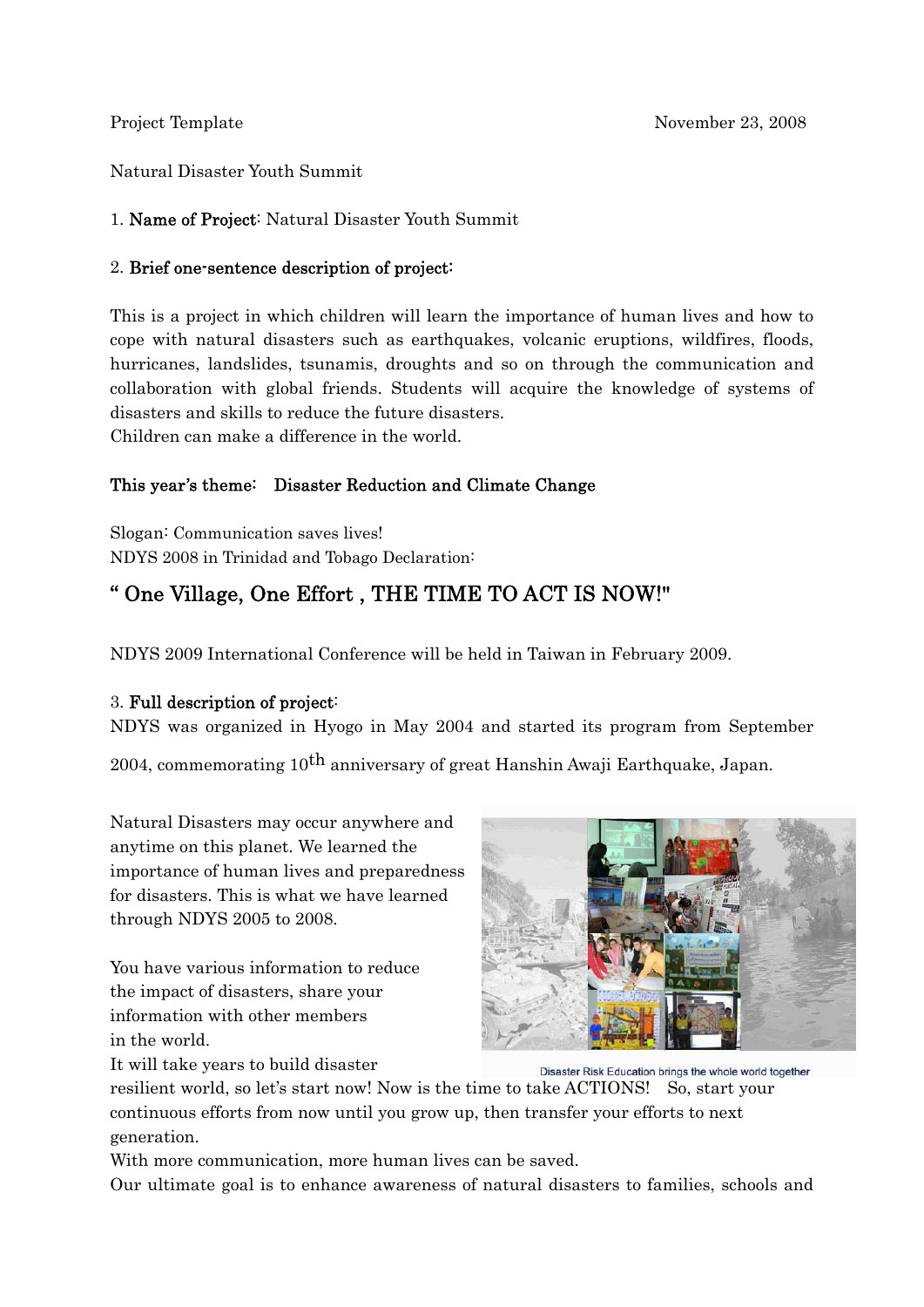local communities around the world and build the safer place to live in for everyone on this planet.

To achieve this goal, we plan two programs.

### ●Programs

### 1. Global Disaster Safety Map

Students will create a Disaster Safety Map of their school's surrounding areas. Students research on their environment near their school and put information in the map such as where is safe and where is dangerous where they love and be proud of. Please take a photo of the disaster safety map after you completed it and put it on the iEARN forum. We discuss about your disaster safety map on the iEARN forum or through video-conferencing. If all the maps are put on the forum,we have a global disaster safety map that bring the whole world together. http://ndys.jearn.jp/GDSM.htm



"Communication saves lives!" VC at Disaster Reduction and Human Renovation Institution in Kobe, Japan. http://ndys.jearn.jp/vc.html

NDYS will build a global disaster management

education network utilizing Information and Communications Technology (ICT).

### 2. NDYS Teddy Bears with Kid's Safety Bag

As a subsidiary program, the NDYS Teddy Bears (NDYS Little Ambassadors) with Kid's Safety Bag will be exchanged between partner schools to strengthen the friendly bond. In the Kid's safety Bag (Emergency bag) , you can put your school information and Things which you need in danger.

The process of considering what you need in time of natural disaster will foster your power to save your lives.

### ●Discussion on 'What Youth can do to prevent the next disasters Theme: Disaster Reduction and Climate Change

Thus, the contents of what students learned at the youth summit will be disseminated to the local community where students live. Through this program, we expect students to grow as NDYS Ambassadors who share their information of disaster management and tell people the importance of preparedness for the next risk.

Their schools will be the center of community education for disaster management. We also expect teachers and civic volunteers to support students' with learning and activities.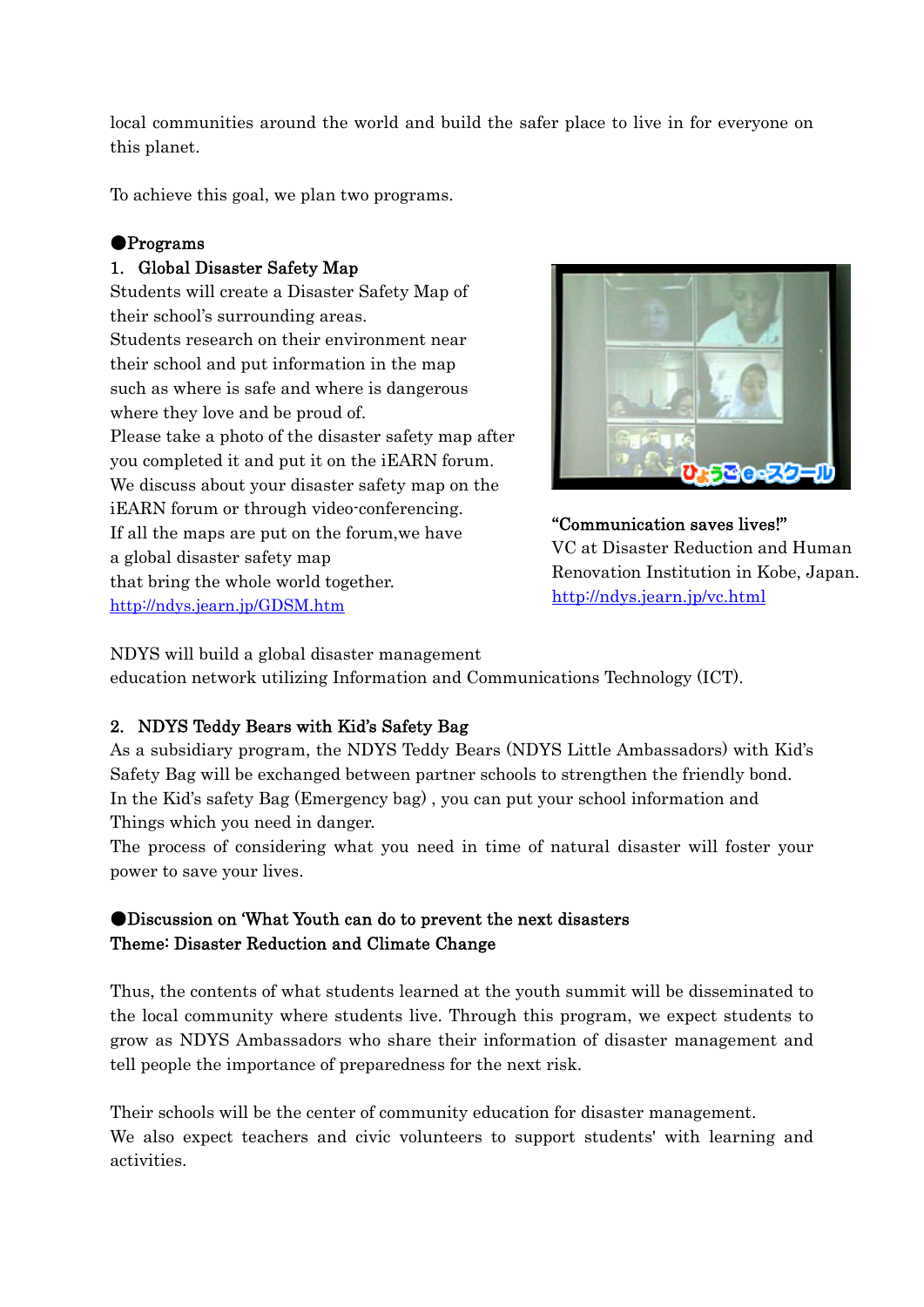As the final event of the project, we will get together in Taiwan, and hold the International Conference ' NDYS 2009 in Taiwan'.

### 4. Age/level of project participants:

Elementary school to Senior High School

## 5. Timetable/Schedule for the project:

Timeframe:

# Natural Disaster Youth Summit 2009 Schedule

|         | Programs                                      |                                | Discussion                     |  |
|---------|-----------------------------------------------|--------------------------------|--------------------------------|--|
|         | Main Program                                  | Sub Program                    |                                |  |
|         | Disaster Safety Map                           | NDYS Teddy Bear with           |                                |  |
|         |                                               | Kid's Safety Bag               |                                |  |
| Aug.    | Registration and Preparation for the project. |                                |                                |  |
| Sept.   | Start the project                             | Find the partner school.       | "Disaster Reduction            |  |
|         | Video conference                              | Prepare your NDYS Teddy        | and Climate Change             |  |
|         |                                               | Bear. Give the name to         |                                |  |
|         | Make research on disasters                    | your bear.                     |                                |  |
|         | happened in the past.                         | Consider what children         |                                |  |
|         | Make research on your                         | need when the disaster         | Video-conferencing             |  |
|         | school.                                       | occurred.                      |                                |  |
|         | Consider how to protect                       | Make a list of the items to    | Write your opinion in          |  |
|         | themselves from disasters.                    | put in your emergency bag.     | the iEARN Discussion           |  |
|         |                                               | It is ideal to make your       | forum.                         |  |
|         |                                               | own Kid's safety bag. Put      |                                |  |
|         |                                               | your school information in     |                                |  |
|         |                                               | the bag, too.                  |                                |  |
| Oct.    | Making a Disaster Safety                      | Introduce your Bag in the      | Continue the                   |  |
|         | Map.                                          | iEARN Discussion forum.        | discussion.                    |  |
|         | Video conference                              |                                |                                |  |
|         |                                               | Sending NDYS Teddy Bear        |                                |  |
|         | Introducing maps to each                      | to your partner school with    |                                |  |
|         | other on the web.                             | the list and photo of your     |                                |  |
|         |                                               | Kid's Safety Bag. Put the      |                                |  |
|         |                                               | introduction of yourselves     |                                |  |
|         |                                               | and your school.               |                                |  |
|         |                                               | You may put some gift to       |                                |  |
|         |                                               | your partner school in your    |                                |  |
|         |                                               | bag, if you want.              |                                |  |
| Nov. to | Discussion                                    | Wait for the NDYS bear to      | Make<br><b>LIST</b><br>OF<br>a |  |
| Jan.    | on the iEARN NDYS                             | come back from the             | <b>ACTIVITIES</b><br>what      |  |
|         | Students forum                                | partner school.                | Youth can do.                  |  |
|         | Video conference                              | Write<br>message<br>to<br>your |                                |  |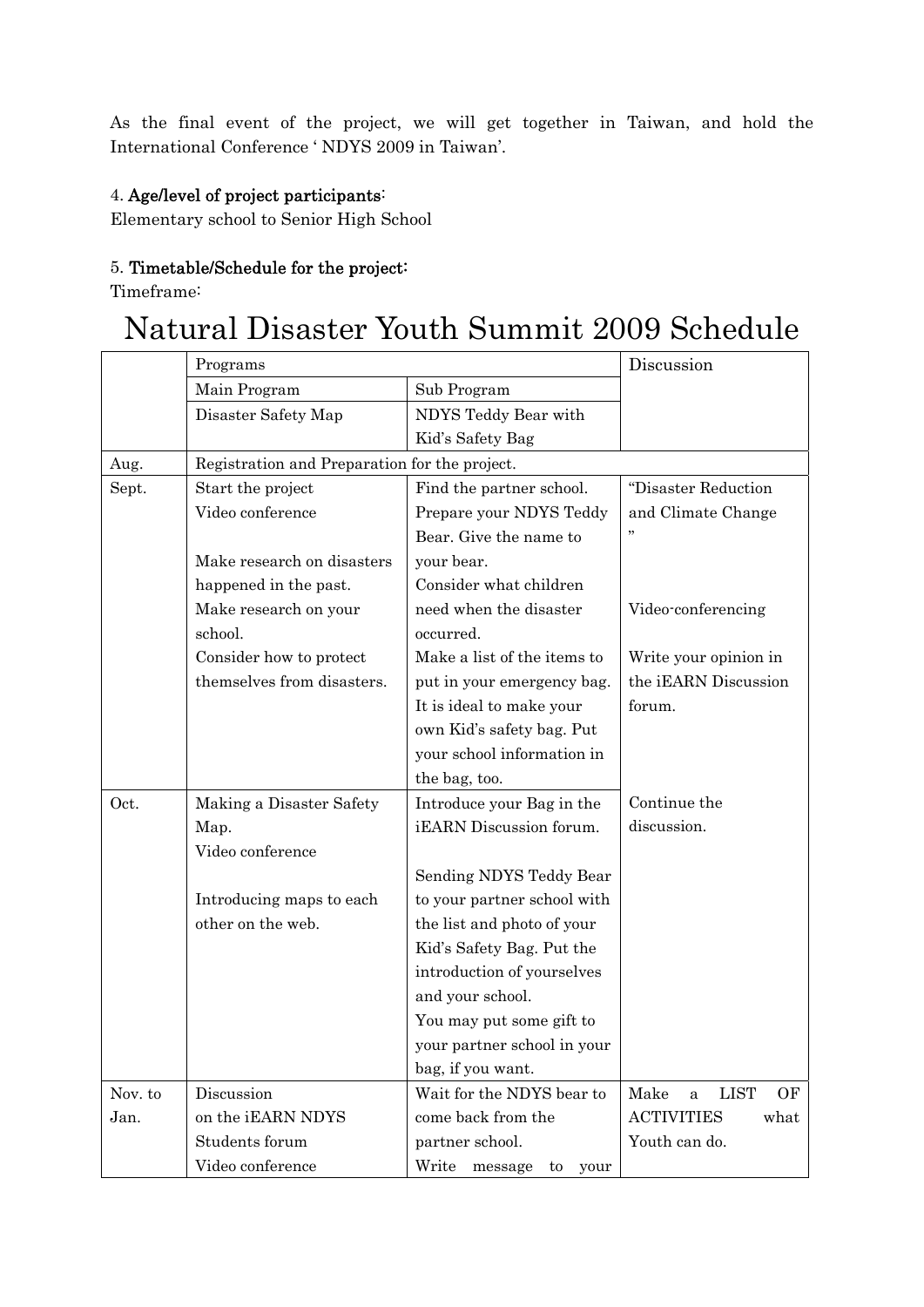|      |                                                                                                                      | partner school. |  |  |  |
|------|----------------------------------------------------------------------------------------------------------------------|-----------------|--|--|--|
| Feb. | NDYS 2009 in Taiwan                                                                                                  |                 |  |  |  |
|      | Theme (plan) "Disaster Reduction and Climate Change"<br>What Youth Can Do<br>Video conference                        |                 |  |  |  |
|      |                                                                                                                      |                 |  |  |  |
|      |                                                                                                                      |                 |  |  |  |
|      | Make a presentation material for the exhibition.<br>Send your presentation material to iEARN Taiwan and NDYS office. |                 |  |  |  |
|      |                                                                                                                      |                 |  |  |  |
|      | Exhibition or presentation in each country or region.                                                                |                 |  |  |  |

\*You may join either map making program or NDYS Teddy bear exchange or both.

Please contact to ndys@jearn.jp for the registration.

Website: http://ndys.jearn.jp/

### 6. Possible project/classroom activities:

Fieldwork of your nearby area. Learn how to make safety map and how to use ICT. Communication through Video- Conferencing, Discussion on the forum NDYS Teddy Bear Exchange

### 7. Expected outcomes/products:

Natural Disaster Youth Summit 2009 Declaration Disaster Safety Map of your school and your community Kid's safety Bag Websites created by NDYS students PowerPoint presentations, booklets, websites in different languages, safety maps and a big friendly family of teachers and students.

### 8. Project contribution to others and the planet:

 Children will share their knowledge and will work as leaders of their communities. -They will help people in trouble as a global citizen. They will know how to save their lives from Natural Disasters. This project will directly contribute to the quality of lives of anyone who live on this planet by sharing the information of how to reduce with unexpected disasters and building Disaster Management Education Network utilizing ICT.



### 9. Project language(s):

English, Japanese & other languages will be used as a supportive language.

### 10. Curriculum area:

Integrated study, Science, Art, English, Social study, Risk Management,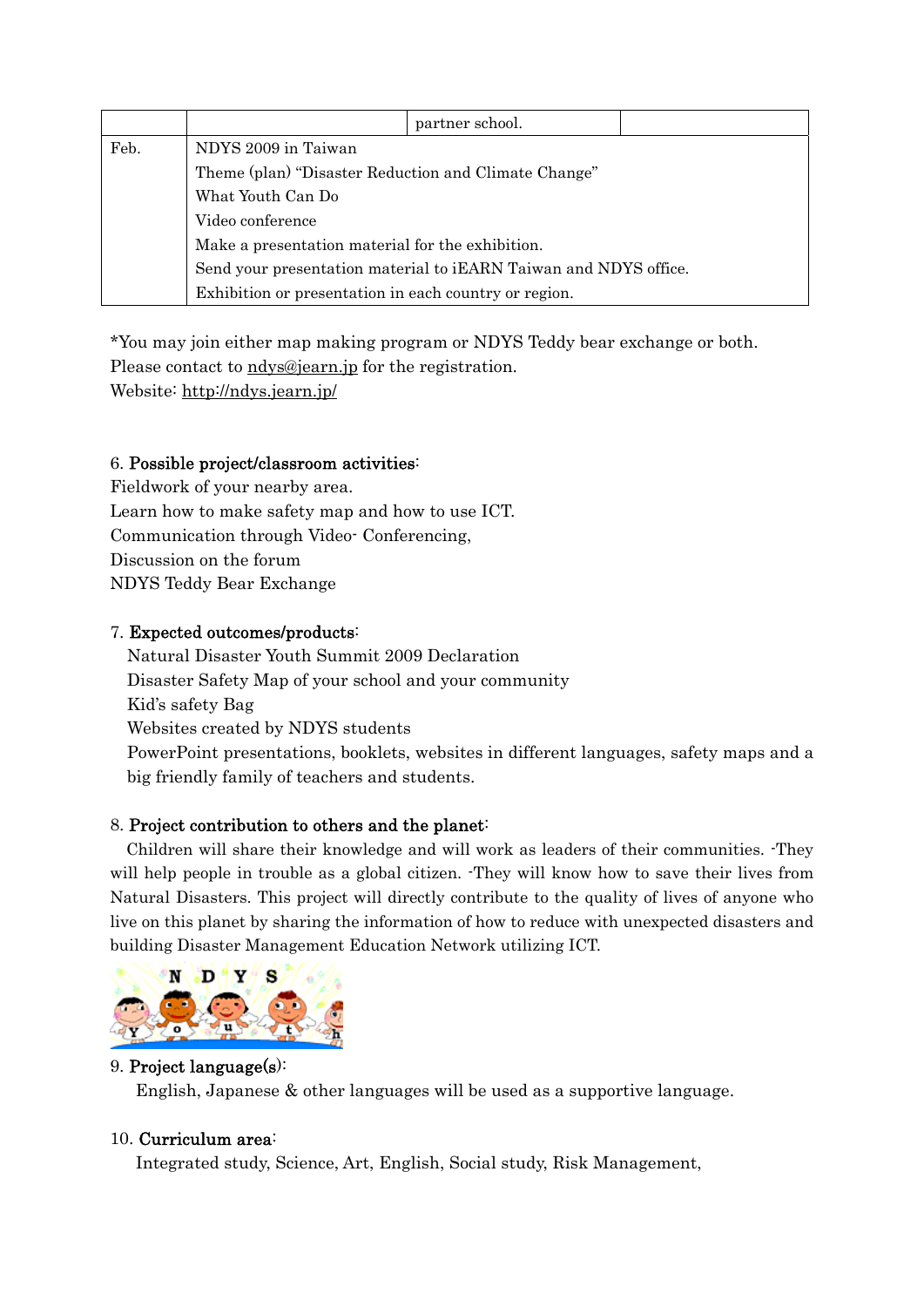### 11. Names/email of initial participating groups:

 iEARN-Japan (JEARN) iEARN-Argentina iEARN-Cameroon iEARN-Egypt iEARN-Guinea iEARN-Iran iEARN-Senegal iEARN-Taiwan iEARN-Trinidad and Tobago iEARN-USA Tuncsiper Schools and Uludag University, Bursa, Turkiye Project Harmony, Armenia, American Museum of Natural History Project Musical Plates UNESCO-Paris Kyoto University Japan International Cooperation Agency (JICA) Hyogo Prefecture, Japan Hyogo Prefectural Board of Education, Japan Partners http://ndys.jearn.jp/partners.html

### 12. Name of facilitator(s):

Yoshie Naya, Kazuko Okamoto, Hiroko Fukuda from Japan, Doris Wu from Taiwan, Nimet Atabek, Bursa, Turkiye Gia Gaspard Taylor from Trinidad and Tobago, Mariam Mokhtari from Iran , Student Facilitator: Abe Fergusson, NDYS Representative of Trinidad and Tobago, Gento Kato, NDYS Representative of Japan, Daniel Paz Sergio, NDYS Representative of Argentina

### 13. Email of facilitator(s):

Yoshie Naya< yoshie.naya@gmail.com> Doris Wu<doris21.wu@msa.hinet.net> Nimet Atabek" <atabeknimet@gmail.com> Kazuko Okamoto <kazuko@dd.iij4u.or.jp> Gia Gaspard Taylor <iearntrinidadntobago@yahoo.com> Abe Fergusson <alignation >  $\alpha$ Mariam Mokhtari <mariam\_mokhtari@yahoo.com>

### 14. iEARN Forum where it will take place or is taking place (leave blank if uncertain, and you will be assigned to a forum):

ndys-students, ndys-teachers, ndys-global-committee